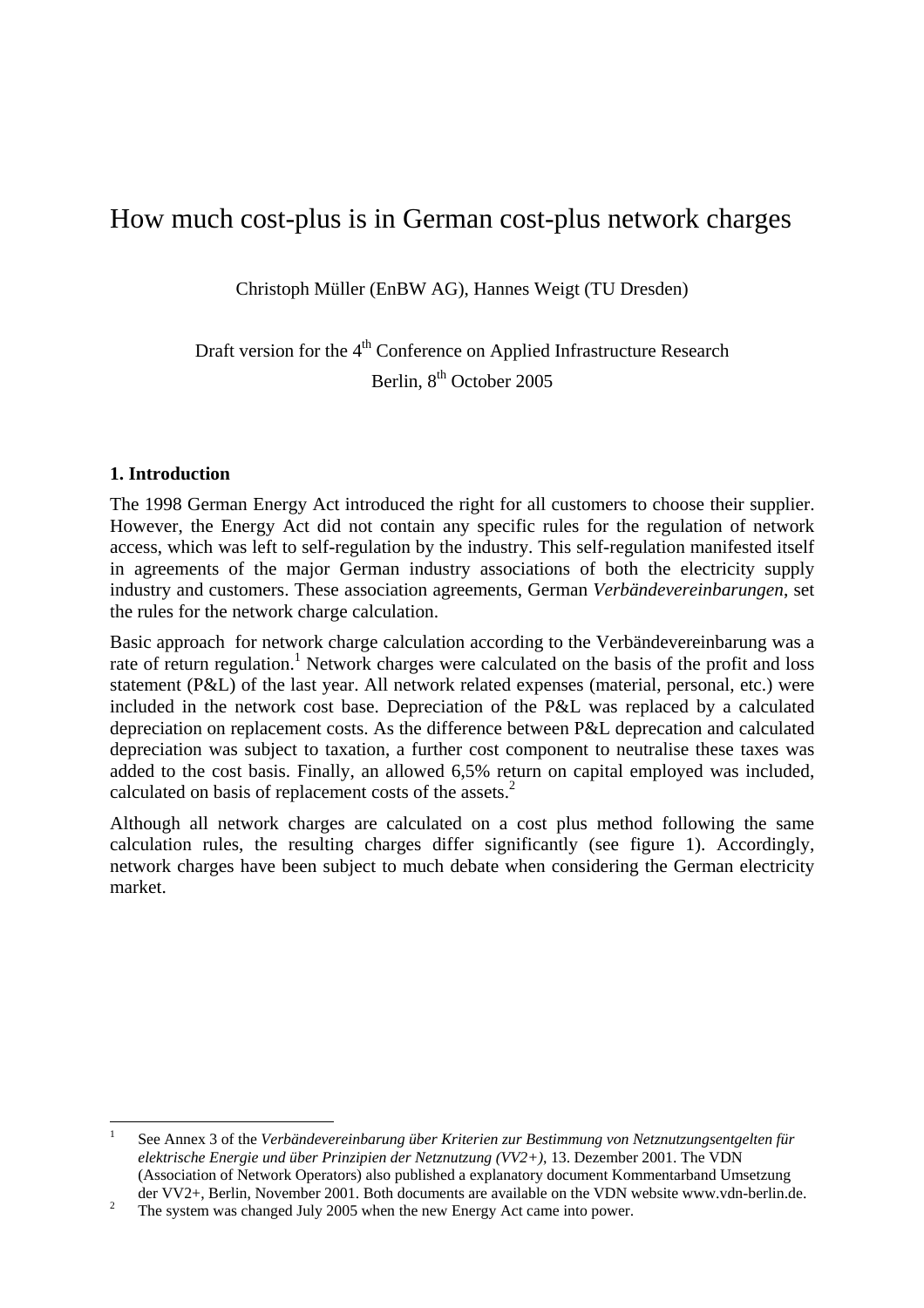

*Figure 1: German network charges*<sup>3</sup>

This article sets out to test whether German network charges are truly cost plus calculated by applying three basic tests. It should be noted that these tests are rough consistency checks at industry level, which do not aim to assess individual utilities. They build on certain circumstances and links that should hold true if network charges are cost plus calculated. There could be other reason for failure of these tests. Data problems being the first and obvious, as we are using published data only. Following the three tests this article discusses limits and conclusions of the three tests applied.

# **2. First test: Network charge and Standard Tariff**

Network charges are not the only cost-plus calculated price in the German electricity supply industry. Before the 1998 liberalisation domestic end customer prices were calculated according to the *Bundestarifordnung Elektrizität* (Federal decree for electricity tariffs, BTO). After liberalisation, (incumbent) suppliers were free to other additional products and prices, however, the BTO remained in power. The BTO price is always the default price if no other things have been agreed. Around 70% of all customers are still on a BTO tariff.<sup>4</sup>

The BTO itself delegate the price setting to the German states. Accordingly all states issued a calculation method for the standard tariff. All these calculation methods are a rate of return regulation in principle, but differ in detail as attempts for a unified calculation method did not succeed. The main differences are related to the calculation of depreciation and allowed profits.<sup>5</sup>

<sup>1</sup> 3 Source EnBW Energie Baden-Württemberg AG, data for summer 2004. The network charges included are all published data, typically available from the website of the network operators.

Cmp. VDEW, Strommarkt Deutschland 2005 – Frühjahr, Zahlen und Fakten zur Stromversorgung, April  $2005.$ 

An overview and comparisons of different calculation methods in the German electricity supply industry can be found in G. Sieben, H. Maltry, Kalkulationsgrundlagen in der Energiewirtschaft Vol. 3,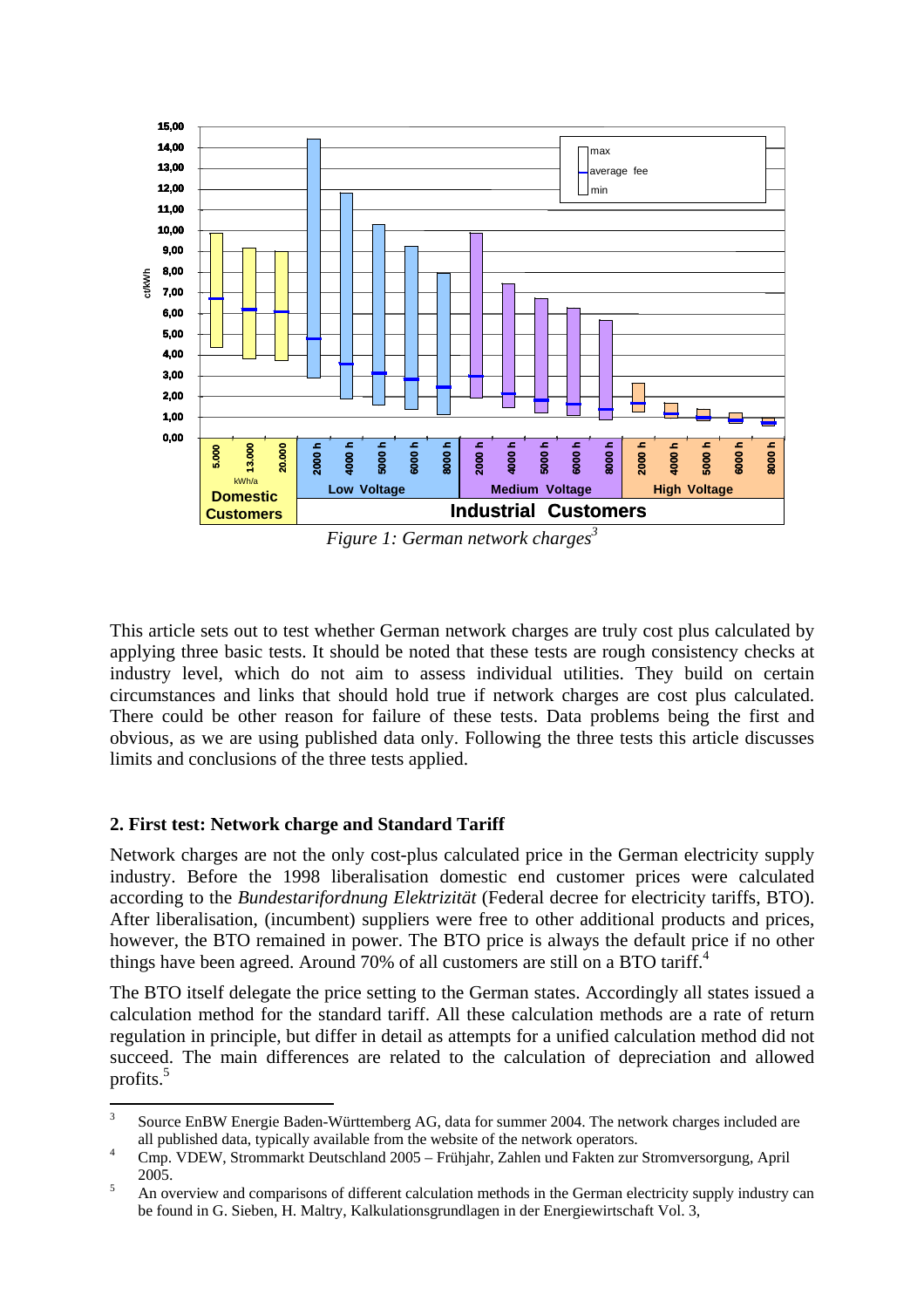Obviously, the network charge is a component of the domestic end customer price. Network charge and taxes form 80% of the average German domestic electricity price. $\delta$  This suggests that domestic tariffs and network charge should be highly correlated. Hence, the first test is a correlation analysis of the network charge and the standard tariff according to BTO.

# *Approach and data used*

For the year 2005 the actual standard tariffs and network charges for a household with a consumption of 3.500kWh have been researched for 685 of the around 900 incumbent electricity suppliers in Germany. All taxes and levies have been deducted, i.e. VAT, energy tax, concession fee and the levies for CHP and renewables. To minimise the impact from differing calculation methods, the correlation is tested on a state by state basis.<sup>7</sup>

#### *Results and discussion*

The result of the correlation analysis is given in table 1:

| federal state                 | number of grid<br>operators | <b>Pearson</b><br>correlation<br>coefficient | <b>F-Test</b> |
|-------------------------------|-----------------------------|----------------------------------------------|---------------|
| Baden-Wuerttemberg            | 102                         | $-0,23$                                      | 5,4           |
| Bavaria                       | 176                         | 0,21                                         | 8,1           |
| Brandenburg                   | 19                          | 0,25                                         | 1,1           |
| Hessen                        | 44                          | 0,27                                         | 3,4           |
| Mecklenburg-Western Pomerania | 9                           | 0,65                                         | 5,1           |
| Lower Saxony                  | 57                          | 0,24                                         | 3,3           |
| North Rhine-Westphalia        | 100                         | 0,21                                         | 4,8           |
| Rhineland-Palatinate          | 51                          | 0,30                                         | 4,9           |
| Saarland                      | 17                          | 0,02                                         | 0,0           |
| Saxony                        | 33                          | 0,56                                         | 14,5          |
| Saxony-Anhalt                 | 19                          | 0,21                                         | 0,8           |
| Schleswig-Holstein            | 34                          | $-0,21$                                      | 1,5           |
| Thuringia                     | 24                          | 0,15                                         | 0,5           |

**Table 1**: Correlation of network charges and standard tariff for the federal states

The results do not confirm the assumption of a correlation between standard tariff and network charge. Only for two states, Saxony and Mecklenburg-Western Pomerania a recognizable correlation can be confirmed. All other states have little to no correlation and furthermore these correlation are mainly statistical insignificant. Especially the analysis of Bavaria, Baden-Wuerttemberg and North Rhine-Westphalia, three states with the highest number of incumbent electricity suppliers, did not bring up the expected high correlation.

The difference between the network charge and the standard tariffs are the costs of energy sourcing, cost of retail and differences in the calculation method. Differences in the

Netznutzungsentgelte für elektrische Energie, 2nd edition, Frankfurt, 2003 and W. Pfaffenberger, et. al., Vergleich der Arbeitsanleitung nach §12 BTOElt mit dem Kalkulationsleitfaden nach Anlage 3 der Verbändevereinbarung II+, Bremer Energie Institut, October 2002. 6

Cmp. VDEW, Strommarkt Deutschland 2005 – Frühjahr, Zahlen und Fakten zur Stromversorgung, April  $\frac{2005}{7}$ .

We excluded the town states Berlin, Bremen and Hamburg. As these states have only one incumbent electricity supplier a correlation analysis becomes meaningless.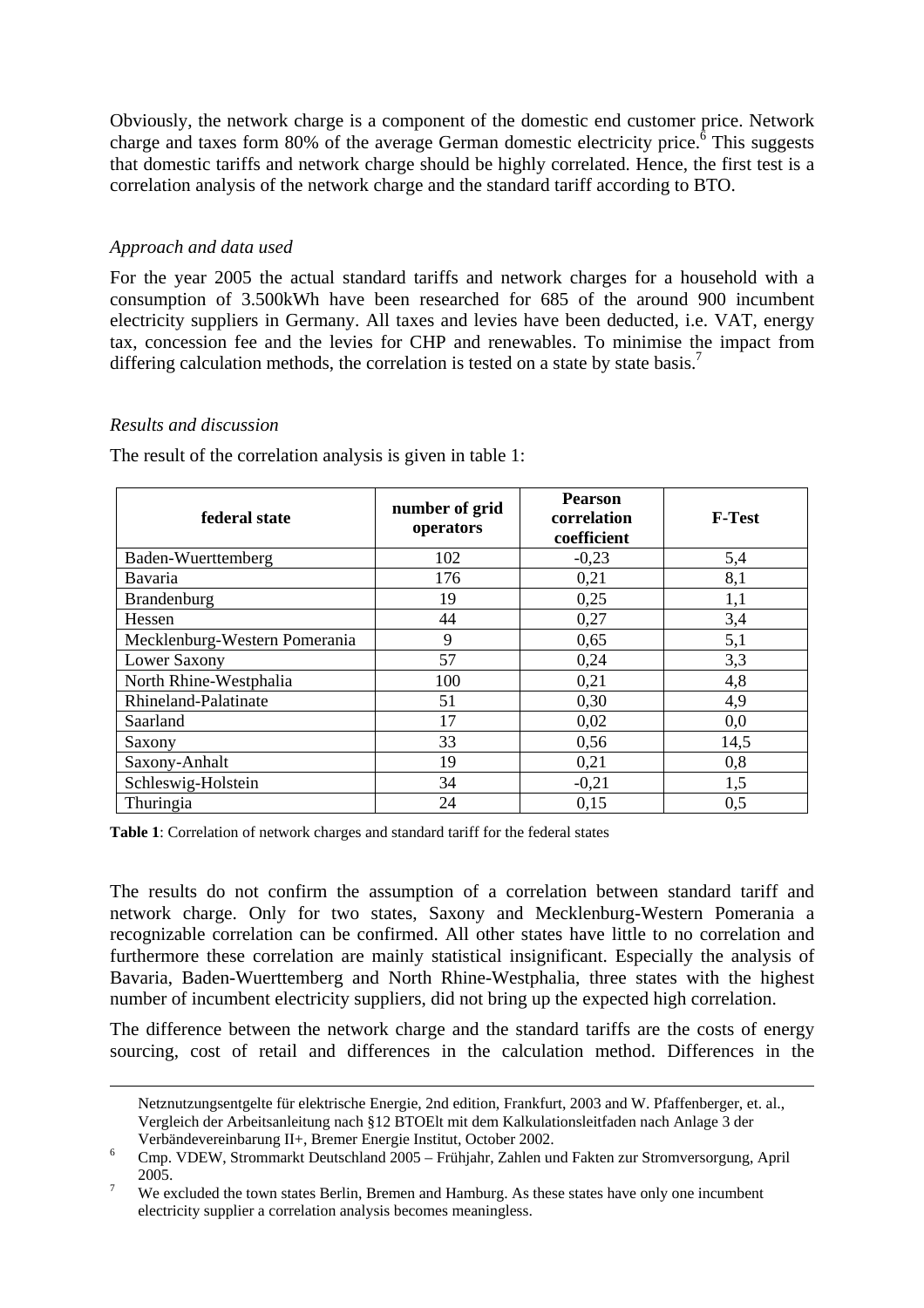calculation method have at least partly been accounted for by the state by state approach. By far the largest remaining component is the energy sourcing cost.

Around 80% of generation is in the hand of the four large generators RWE, EON, EnBW and Vattenfall. Hence the vast majority of the electricity suppliers are on-suppliers with little to no own generation. Electricity prices for on-suppliers as large customers are strongly linked to the wholesale price.<sup>8</sup> So remaining bits of own generation and different sourcing times and strategies could be one reason for different sourcing costs. However, as 20% difference in the wholesale price make only about 5% in the standard tariff, it could be questioned whether sourcing costs can explain the non-existence of correlation between network charge and standard tariff.

So while there are explanations for a disconnection of network charge and standard tariff, the failure to show any significant degree of correlation is surprising.

# **3. Second test: network charges of the same network owner**

A network operator typically differentiates its network charge for voltage level (i.e. low, medium, high, highest), customers' meter arrangements (i.e. real time metering or load profiling) and demand characteristics (i.e. utilisation hours – typically above or below 2500 utilisation hours per year).<sup>9</sup> As all these different network charges are for connection to the same network, one could assume some correlation between them. For example, if a network owner has a very low network charge for domestic load profiled customers, then this would imply comparatively low costs in the low voltage network. Accordingly one would expect that the network charge for a real metered customer connected to the low voltage network should also be comparatively low.

#### *Approach and data used*

The German Association of Network Operators (*Verband der Netzbetreiber* – VDN) publishes a collection of network charges for about 500 network owners for the different customer types.10 We also calculated an average network charge for the four groups of profiled, real metered low voltage, medium voltage and high voltage customers. The correlation of each network charge against every other has been tested with the Pearson correlation coefficient and the Spearman correlation coefficient.<sup>11</sup>

#### *Results and discussion*

The results with all possible combinations are listed in table 2. For each combination two values are given. The upper value is the Pearson and the lower value the Spearman coefficient.

 $\frac{1}{8}$  For example, the electricity price for large customers published by VIK is a generic ("artificial") price. The network component is derived from the average network charges of seven large network operators. The energy component of the price is based on the wholesale market price for electricity.

As recommended by the VV2+ (sources see above).

<sup>&</sup>lt;sup>10</sup> These customer types are load profiled customers with an annual demand of 1700 kWh/a, 3500 kWh/a, 30.000 kWh/a; real metered low voltage customers with 1600, 2500 and 4000 utilisation hours; medium voltage customers with 1600, 2500 and 5000 utilisation hours and high voltage customers with 2500, 4000 and 6000 utilisation hours.<br><sup>11</sup> W. Pfaffenberger et.al undertake a similar analysis in Anwendung der Vergleichsmarktanalyse auf die

Netzunutzungsentgelte in der Stromwirtschaft, Bremer Energie Institut, März 2002. Their analysis was only assessing the correlation of different tariffs for the low voltage level, no correlation was found.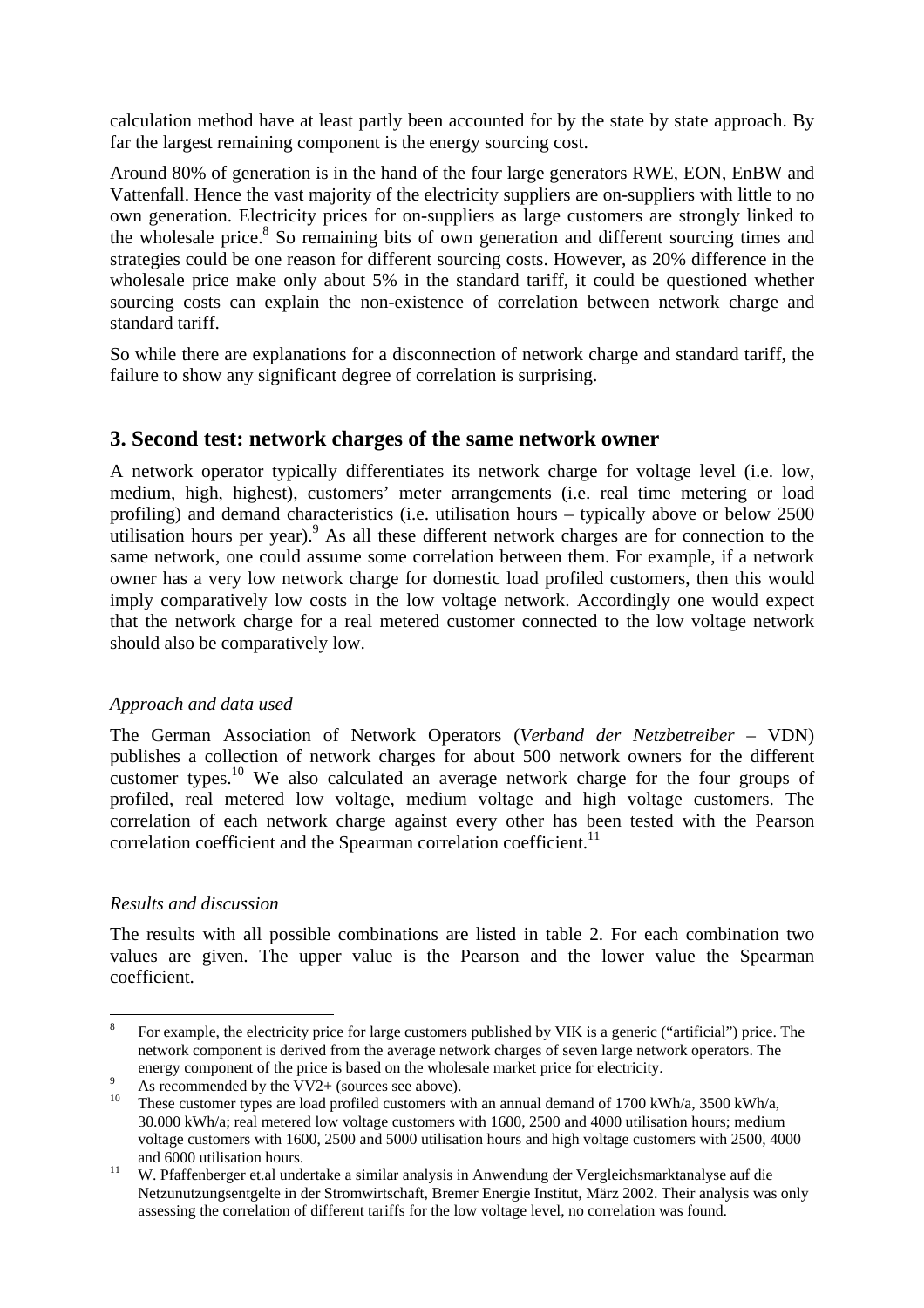The network charges within the four groups of profiled, real metered low voltage, medium voltage and high voltage customers are highly correlated, with the notable exception of the network charge for customers with an annual demand of 30.000 kWh/a. This was to be expected, as these prices are all calculated from the same (typically) two price components (fixed charge, capacity related for real metered customers, and per unit charge). The weak correlation for load profiled customers with 30.000 kWh/a can be explained by the fact that the fixed charge becomes insignificant at these demand levels.

Between the medium and high voltage network charges a significant correlation can be shown. Also, there is a strong correlation between network charges medium voltage and real metered low voltage customers. Between the network charges for high voltage and load profiled low voltage customers the correlation is recognisable lower. Especially the network charge for the high voltage demand of 2.500 h/a has statistically insignificant correlations with the low voltage network charges especially for the Spearman correlation coefficient. The network charge for load profiled low voltage show no significant correlation to other voltage groups. Even the correlations within the low voltage level (load profiled against real metered) are relatively low.

The analysis shows that there are indeed significant correlations. However, the weak correlation between load profiled and real metered low voltage customers comes as a surprise. As it is the same voltage level one would have assumed a strong correlation of these network charges. The insignificance of the high voltage charge for a demand of 2.500 h/a could be explained ba the lower number of high voltage grid owners. But on the other hand the results of other high voltage charges show no insignifiance.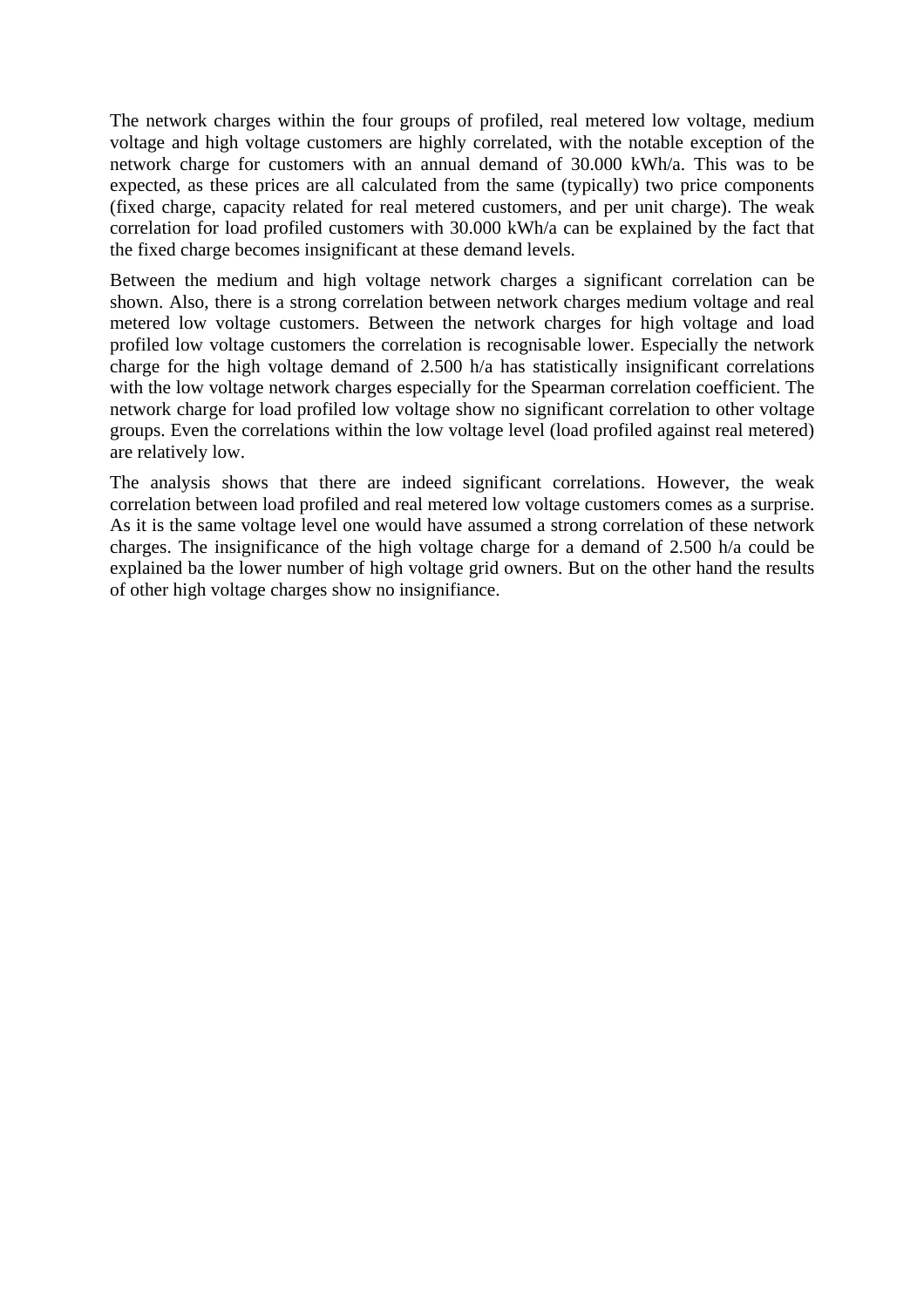|                                           |                     |                    | low voltage / load profiled customers |                         |               |                   | lowy oltage      |                   |                    |                    |              | medium voltage |                         |                       | high voltage      |                                    |                   |
|-------------------------------------------|---------------------|--------------------|---------------------------------------|-------------------------|---------------|-------------------|------------------|-------------------|--------------------|--------------------|--------------|----------------|-------------------------|-----------------------|-------------------|------------------------------------|-------------------|
|                                           | Spearnan<br>Pearson | $\frac{1}{2}$<br>ξ | $\frac{3}{2}$<br><b>RWh</b>           | 30.000<br>$\frac{1}{2}$ | Average       | 1.600h            | 2500h            | <b>SOOP</b>       | Average            | 1.000h             | <b>2500h</b> | 5.000 h        | Average                 | 2.500 h               | 4.000h            | £<br>6.000                         | Average           |
|                                           |                     |                    | 0.898                                 | 0.582                   | 0.909         | 킈                 | $\frac{9}{2}$    | 0,416             | 0,469              | 9<br>D             | 0.375        | $\frac{1}{2}$  | 0.416                   | $\frac{3}{10}$        | 0,520             | 0,445                              | $\frac{520}{520}$ |
|                                           | 1.700 kWh           |                    | 0.856                                 | 0.456                   | 0.874         | $\frac{5}{1450}$  | 0.411            | 0.391             | 0,429              | 0.396              | 0,366        | 0.433          | 0.404                   | 0.398                 | 0.392             | 0.360                              | ŏo<br>O           |
|                                           |                     | 88<br>d            |                                       | 0.671                   | 0.997         | $\frac{34}{21}$   | 0.432            | 0.350             | $\frac{1}{2}$<br>o | $\frac{1}{2}$<br>d | 0,446        | 0.466          | $\frac{2}{3}$           | 0.568                 | 0,584             | 0.504                              | 0.592             |
|                                           | 3.500 kWh           | 0.856              |                                       | 0.830                   | 0.999         | $\frac{66}{21}$   | 0.410            | $\frac{25}{2}$    | 0.412              | 0,494              | 0.477        | 0.496          | 0,502                   | 0,447                 | 0.452             | 0,440                              | ğ<br>Əl           |
|                                           | 30.000 kWh          | 0.582              | 0.871                                 | ٣                       | $\frac{1}{2}$ | 0.305             | 0.283            | 0.180             | 0.271              | $\frac{1}{2}$      | ese<br>D     | <b>8360</b>    | 0.406                   | 0.38                  | 0.363             | *919″ D                            | o<br>C            |
| suemotivo belitoria<br>beol \ egatiov wol |                     | 0.456              | 0.330                                 | Ψ                       | 0.809         | 0.345             | 0.305            | 0,169             | 0,288              | 0,460              | 0.467        | 0.415          | 0.464                   | 0.501                 | 0.480             | 0.428                              | 0.504             |
|                                           |                     | 0.909              | 0.997                                 | $rac{7}{80}$<br>o       |               | $\frac{64}{2452}$ | 0.427            | $\frac{1}{249}$   | 0,429              | 0,452              | 0,439        | 0,463          | 0,467                   | 0,521                 | 0,525             | 0.463                              | 0,538             |
|                                           | Average             | 0.074              | 0,999                                 | 0.809                   |               | <b>D457</b>       | 0.411            | $\frac{5}{0.331}$ | 0.415              | 0,488              | 0.469        | 0.494          | 0.496                   | 0.421                 | 0.418             | 0.371                              | $\frac{5}{2}$     |
|                                           | 1.800h              |                    |                                       |                         |               |                   | 0.959            | 0.823             | 0.969              | 0.620              | 0.579        | 0.539          | 0.610                   | 0.438                 | 0.621             | 0.593                              | 0.549             |
|                                           |                     |                    |                                       |                         |               |                   | 0.967            | $\frac{1}{2}$     | 0.969              | 0.698              | 0.673        | 0.650          | 0.701                   | 0.265                 | 0.555             | 0.513                              | $\frac{5}{2}$     |
|                                           | <b>2.500h</b>       |                    |                                       |                         |               | 0,959             | π                | 0.889             | 0.988              | 0,590              | 0.597        | 0.568          | 0.608                   | 0,406                 | 0,592             | 0.559                              | $\frac{61}{2}$    |
|                                           |                     |                    |                                       |                         |               | 0.967             | π                | 0.872             | 0.987              | 0,654              | 0,663        | 0.641          | 0,676                   | $0,227$ <sup>**</sup> | 0,537             | 0,501                              | $\frac{55}{2}$    |
| <b>90610YWO</b>                           |                     |                    |                                       |                         |               | 0.823             | 0.889            | π                 | 0.931              | 0.421              | 0.421        | 0.538          | 0.465                   | $0.147**$             | 0,445             | 0.407                              | $0.297*$          |
|                                           | 4.000h              |                    |                                       |                         |               | $\frac{1}{180}$   | 0.872            | π                 | 0.921              | 0,465              | 0.469        | 0.588          | 0.513                   | $0.035$ <sup>**</sup> | 0.424             | 0.384                              | $\frac{1}{2}$     |
|                                           |                     |                    |                                       |                         |               | 0,969             | 0,988            | $\frac{5}{2}$     | Ψ                  | 0.572              | 0.559        | 0.566          | 0.588                   | 0.347                 | 0.570             | 0.537                              | $\frac{1}{2}$     |
|                                           | Average             |                    |                                       |                         |               | 0.969             | 0.987            | 0.921             | ۳                  | 840<br>d           | 0.635        | 0.654          | 0.662                   | 0.191                 | $\frac{53}{2}$    | 0.494                              | es<br>C           |
|                                           | 1.600h              |                    |                                       |                         |               |                   |                  |                   |                    |                    | 0.966        | 0.797          | 0.980                   | 0.704                 | 0.703             | $\overline{a}$                     | 0.74              |
|                                           |                     |                    |                                       |                         |               |                   |                  |                   |                    |                    | 0.970        | 0.886          | 0.984                   | 0.628                 | 0.597             | 0.613                              | 0.63              |
|                                           | 2500h               |                    |                                       |                         |               |                   |                  |                   |                    | 0.966              | ۳            | 0.828          | 0,986                   | 0.698                 | 0.702             | 0.713                              | 0.741             |
| apsilo v mulbam                           |                     |                    |                                       |                         |               |                   |                  |                   |                    | 0.970              | ۳            | 0.850          | 0,986                   | 0,588                 | 0.586             | 0.636                              | $\frac{67}{2}$    |
|                                           |                     |                    |                                       |                         |               |                   |                  |                   |                    | 0.797              | 0.828        | π              | 0,887                   | $\frac{8}{0.38}$      | 0,570             | 0.607                              | 0.505             |
|                                           | 5.000 h             |                    |                                       |                         |               |                   |                  |                   |                    | 0.836              | 0.850        | π              | 0.904                   | 0.272                 | 0.521             | 0.578                              | $\frac{9}{2}$     |
|                                           | Average             |                    |                                       |                         |               |                   |                  |                   |                    | 0,980              | 0,986        | 0,887          | $\overline{\mathbf{x}}$ | 0.647                 | 0.697             | 0.711                              | $\overline{0.71}$ |
|                                           |                     |                    |                                       |                         |               |                   |                  |                   |                    | 0.984              | 0.986        | 0.904          | $\overline{\mathbf{v}}$ | 538<br>o              | 0.592             | 0.638                              | 0.582             |
|                                           | 2.500h              |                    |                                       |                         |               |                   |                  |                   |                    |                    |              |                |                         |                       | $\frac{0.818}{2}$ | 0.785                              | 0.959             |
|                                           |                     |                    |                                       |                         |               |                   |                  |                   |                    |                    |              |                |                         | ۳                     | 0,758             | 0.754                              | $\overline{9}$    |
|                                           | 4.000 h             |                    |                                       |                         |               |                   |                  |                   |                    |                    |              |                |                         | 0.818                 | ۳                 | 0.927                              | 0,94.7            |
|                                           |                     |                    |                                       |                         |               |                   |                  |                   |                    |                    |              |                |                         | 0.758                 | ۳                 | 0.034                              | 0.907             |
| абедол цбіц                               | 6.000h              |                    |                                       |                         |               |                   |                  |                   |                    |                    |              |                |                         | 0.785                 | 0.927             | ×,                                 | $\frac{5}{2}$     |
|                                           |                     |                    |                                       |                         |               |                   |                  |                   |                    |                    |              |                |                         | 0.754                 | 0.934             | $\overline{\mathbf{v}}$            | 8<br>ö            |
|                                           | Average             |                    |                                       |                         |               |                   |                  |                   |                    |                    |              |                |                         | 0.959                 | 0.942             | h<br>$\overline{\sigma}$<br>O      |                   |
|                                           |                     |                    |                                       |                         |               |                   |                  |                   |                    |                    |              |                |                         | 0.950                 | 0.907             | 88<br>$\qquad \qquad \blacksquare$ |                   |
|                                           |                     |                    |                                       | $r = 0.5$               |               |                   | 0,5 <= r <= 0,75 |                   |                    | 180.75             |              |                | ₩ not significati       |                       |                   | t significant with c=0.6           |                   |

**Table 2**: correlations of network charges at different voltage levels and utilisiation hours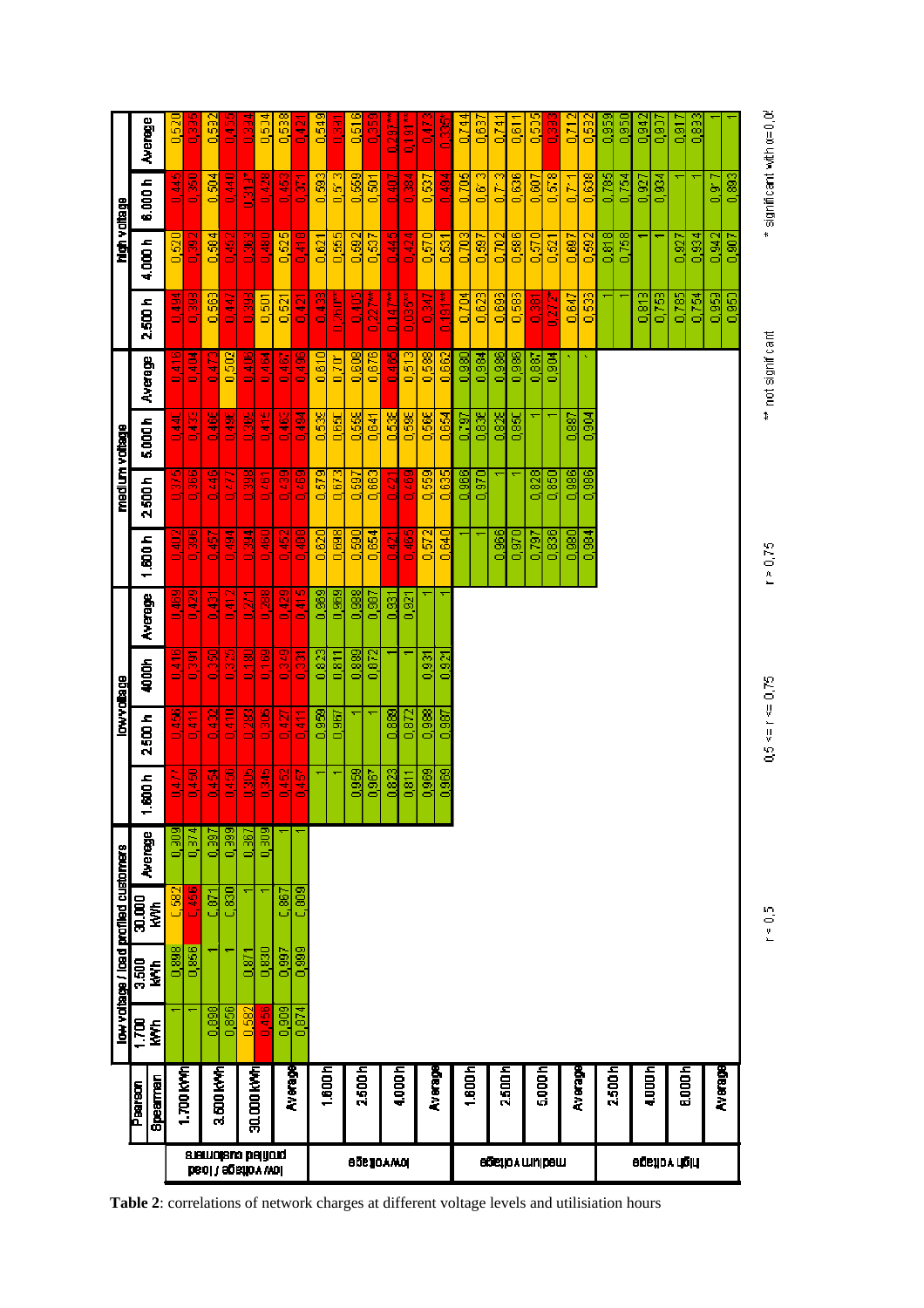# **4. Third test: network charges and network area parameters**

The structure of a network has a significant influence on the costs of the network service. For example, the nature of electricity networks as natural monopolies would lead to the expectation that network costs and hence network charges are negatively correlated to population density. The question which parameters are significant cost drivers has gained some importance in Germany. These parameters should be included in efficiency benchmarks within an incentive regulation regime due to be introduced beginning  $2007$ <sup>12</sup>

The complexity of the question of parameters and their influence on network costs is severe. Hence we focus only on those parameters where a clear link to network costs can be made.

• Population density: Measured on basis of total network area and settlement area within the network area. Also we tested the correlation between the ration of settlement area to total network area against network charge.

• Wages paid in the industry: Labour is a significant cost factor of production for all network owners.

• Gross Domestic Product per citizen and per employee: A relatively larger gross domestic product per head implies more energy use and hence the larger economies of scale in electricity networks.

The analysis can be biased by correlation without causation and combined correlation of several factors.

# *Approach and data used*

To avoid at least the bias caused by the differences in eastern and western Germany only the western network operators have been analysed. We used data published by the Federal Office for Building and Regional Planning (*Bundesamt für Bauwesen und Raumordnung*) that gives a number of data broken down on community level.<sup>13</sup> Based on a list that attributes communities to network areas, average figures for parameters of network owners could be calculated. The correlations of these parameters were then tested against the network charge of a domestic customer with an annual consumption of 3500 kWh/a.

# *Results and discussion*

The analysis showed that there are significant but mainly weak correlations (table 3).

| <i>parameters</i>                         | correlation | <b>F-Test</b> |
|-------------------------------------------|-------------|---------------|
| population density                        | $-0,25$     | 38,6          |
| population density of the settlement area | $-0,17$     | 17,9          |
| settlement area to network area           | $-0,22$     | 28,8          |
| Wages in the industry                     | $-0,14$     | 11,6          |
| GDP per citizen                           | $-0,11$     | 7,4           |
| GDP per employee                          | $-0,13$     | 9,8           |
| tax income per citizen                    | $-0.15$     | 13.3          |

**Table 3**: correlations network charges and structural parameters

 $12<sup>12</sup>$ 12 Cmp. Frontier Economics / Consentec, Netzpreisaufsicht in der Praxis – Gutachten für VIK und BDI, October 2003; W. Fritz, C. Zimmer, Bedeutung von Struktureinflüssen beim Netzbenchmarking, in

Energiewirtschaftliche Tagesfragen, Vol. 54, Nr. 5, p. 320 – 323.<br>Bundesamt für Bauwesen und Raumordnung, INKAR Datenbank 2004, CD-Rom.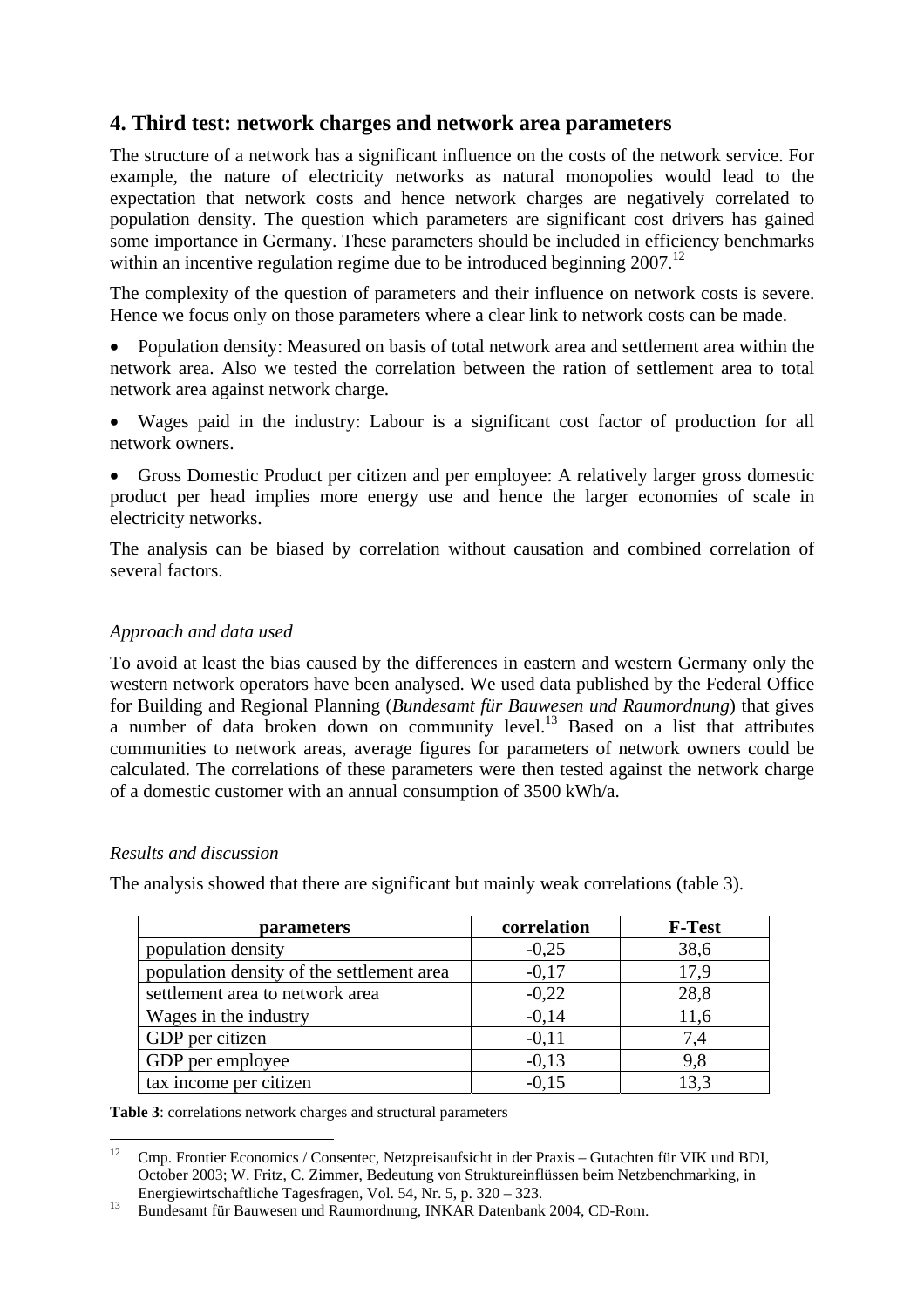All tested parameters show a weak, negative correlation with the "classical" population density being the highest one. This in itself supports the cost plus notion, however it comes as bit of a surprise as population density of the settlement area is generally regarded to be the "better" structural parameter.<sup>14</sup> But this assumption could not be affirmed with the data at hand. Also the proportion of settlement area has in comparison to the overall results a high correlation.

Economic parameters have an even lower correlation than structural ones. Figure 1 shows the correlation of wages and network charges, which is negative. This might be surprising as labour costs are a direct component of network charges and a positive correlation would have been more in line with expectation. However, as figure 1 shows the data has to be treated with care: Network operators at the observed borders, although they are no outliers, define the correlation. The main body of observations forms a great scatter plot without any noticeable correlation. The absence of a positive correlation could perhaps be explained by a combined correlation of several factors. The wages are correlated with the general economic efficiency of an area which in turn should be correlated to higher industrial demand and therefore a more efficient network operation. A combination of such dependences can lead to an unexpected correlation like the one observed, even though the correlation is too small to draw any secured assumptions.



**Figure 1:** wages and network charge

Since the network charge is influenced by more than one parameter we also undertook multidimensional correlation analysis's. None could yield significantly better results than the simple two-dimensional ones given in table  $3<sup>15</sup>$ 

 $14$ 14 For example, the Association Agreements as well as the new Decree for network charge calculation include population density on settlement area as one structural parameter to be considered when comparing network

charges. 15 For example, the population density of the settlement area, the proportion of settlement area and the GDP per employee were chosen as three independent parameters. Since none of these factors has a correlation higher than 0,33 with any of the other factors, the assumption of independence is justifiable. The analysis resulted in a determination coefficient of 0,07, which is only slightly higher than the ones obtained in the